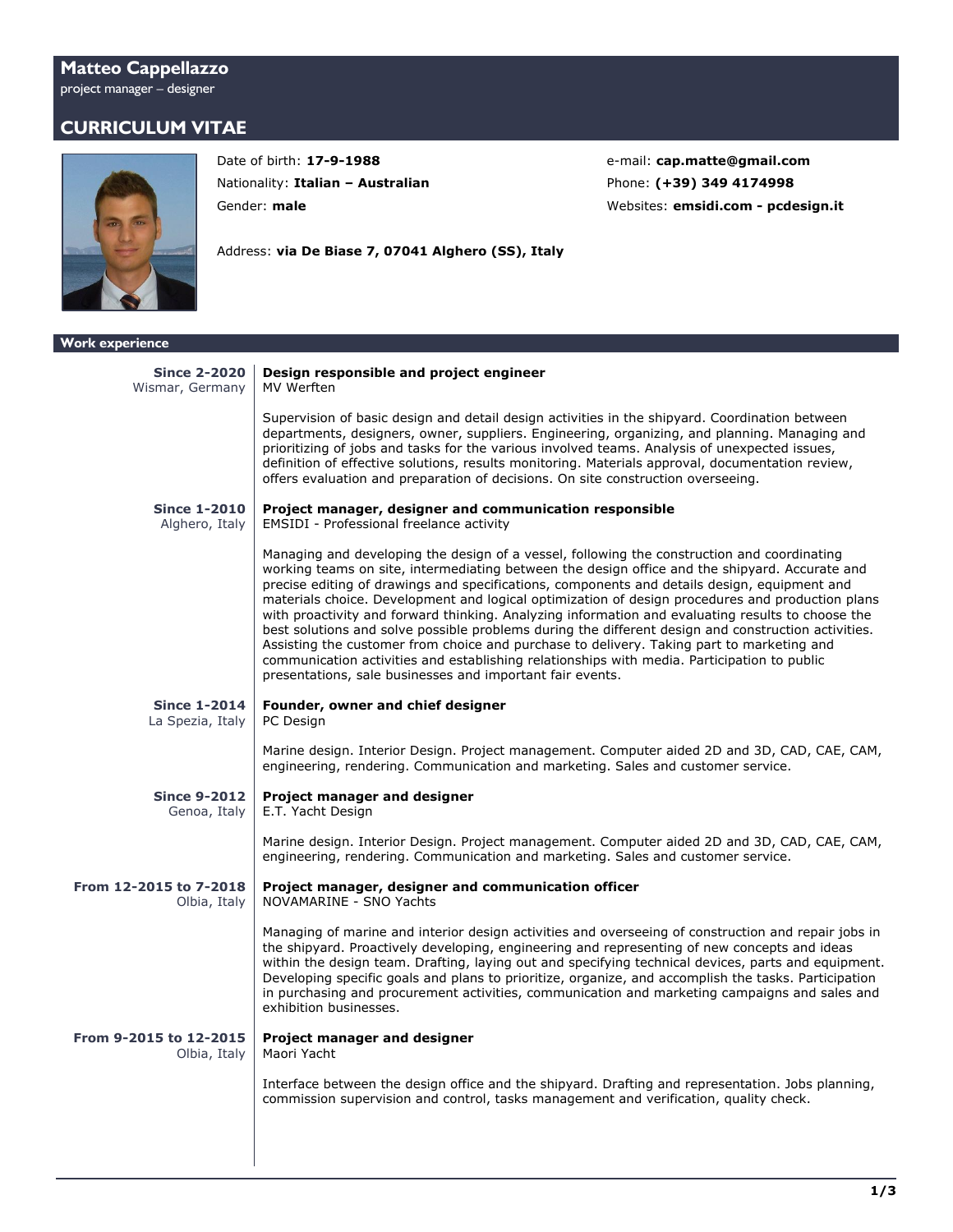| From 4-2012 to 6-2012 | Designer and project manager - Internship<br>Genoa, Italy   E.T. Yacht Design                                           |
|-----------------------|-------------------------------------------------------------------------------------------------------------------------|
|                       | Marine design. Interior Design. Project management. Computer aided 2D and 3D, CAD, CAE, CAM,<br>engineering, rendering. |
| From 7-2006 to 9-2013 | Lifeguard<br>Alghero, Italy   Different employers                                                                       |
|                       | Lifeguard during summer seasons from 2006 to 2013, both at the beach and in swimming pools.                             |

**Education and training 2015** La Spezia, Italy **Master's degree in Naval and Nautical Design** University of Genoa - Polytechnic of Milan Engineering – Architecture Design laboratories - Naval construction and architecture - Sailing aero-hydrodynamics - Structural dimensioning 110/110 cum laude **2014** Miami, United States **FIU - UNIGE STUDENTS' EXCHANGE PROGRAM** Florida International University **2012** Alghero, Italy **Bachelor's degree in Industrial Design** University of Sassari Architecture Design laboratories - Materials engineering - Mathematics - Geometry of structures 110/110 **2007** Alghero, Italy **Diploma - Scientific Lyceum** E. Fermi Scientific High School Mathematics - Physics - Chemistry - Natural sciences **2004** Norwich, United Kingdom **CERTIFICATED ENGLISH LANGUAGE STUDY COURSE** University of East Anglia **2003** Guildford, United Kingdom **CERTIFICATED ENGLISH LANGUAGE STUDY COURSE** University of Surrey

## **Achievements and awards**

| <b>Shortlisted</b><br>The International Yacht &<br><b>Aviation Awards 2018</b> | Shortlisted at The International Yacht & Aviation Awards 2018 international competition, Concept<br>Yachts Under 40 Metres category, with the M/Y "ITALIA" project.                                                                                                                                                                          |
|--------------------------------------------------------------------------------|----------------------------------------------------------------------------------------------------------------------------------------------------------------------------------------------------------------------------------------------------------------------------------------------------------------------------------------------|
| <b>Nominee</b>                                                                 | Chosen nominee at the German Design Award 2018 international competition, Transportation                                                                                                                                                                                                                                                     |
| <b>German Design Award</b>                                                     | category, with the M/Y "ITALIA" project and with the following explanation: "Excellent Product                                                                                                                                                                                                                                               |
| 2018                                                                           | Desian.".                                                                                                                                                                                                                                                                                                                                    |
| Winner                                                                         | Winner of the Diporthesis 2016 international competition, Motorboat category, with the M/Y                                                                                                                                                                                                                                                   |
| <b>Diporthesis 2016</b>                                                        | "ITALIA" project.                                                                                                                                                                                                                                                                                                                            |
| Winner<br><b>MYDA 2016</b>                                                     | Winner of the MYDA - Millennium Yacht Design Award 2016 international competition, Beginners<br>category, New Projects section, with the M/Y "ITALIA" project and with the following explanation:<br>"The project shows a level of professional maturity, completeness and originality in compositional<br>aspects and detailed solutions.". |

| Language skills |                                      |
|-----------------|--------------------------------------|
|                 | <b>Italian</b>   Mother tongue, $C2$ |
|                 | English   Excellent, C1              |
|                 | French $\Big $ Good, B1              |
|                 | German   Elementary, A2              |
|                 |                                      |